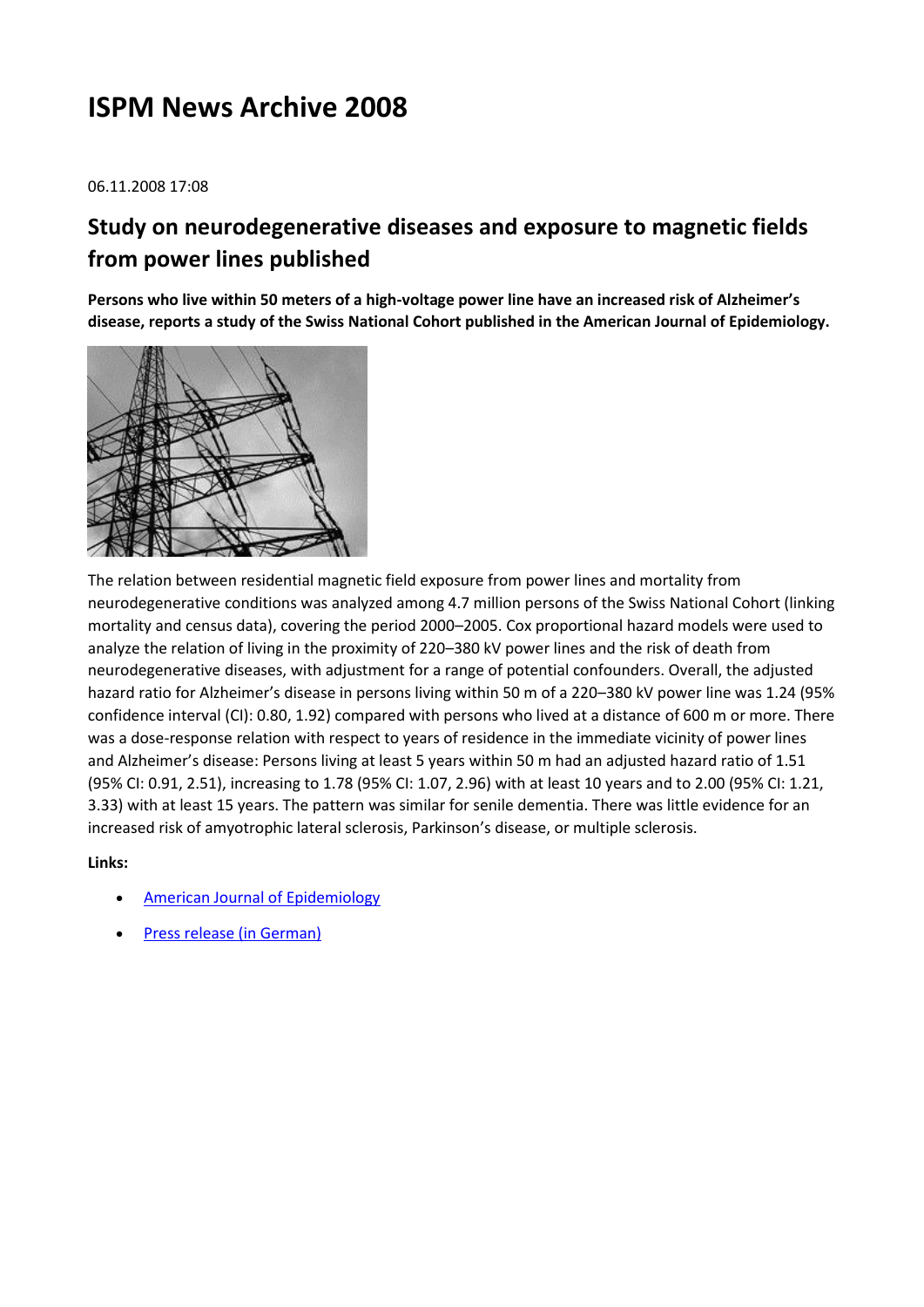### **Inaugural-Symposium of CTU Bern on November 5th**

**On Wednesday, November 5th, 2008, the Inaugural-Symposium of CTU Bern will take place at the Langhans Auditorium, Institute of Pathology, University of Bern.**



Speakers include Dr Stuart Spencer, The Lancet, London, Prof. Christian Gluud, Copenhagen Trial Unit, and Dr Davina Ghersi, WHO, Geneva. The Symposium is organised in collaboration with the Institute of Social and Preventive Medicine and the Department of Clinical Research of the University of Bern. No registration is required. The detailed program can be foun[d here \(pdf, 19 KB\).](http://www.ispm.ch/fileadmin/doc_download/News/News_0810_Inaugural-Symposium_CTU_Bern.pdf)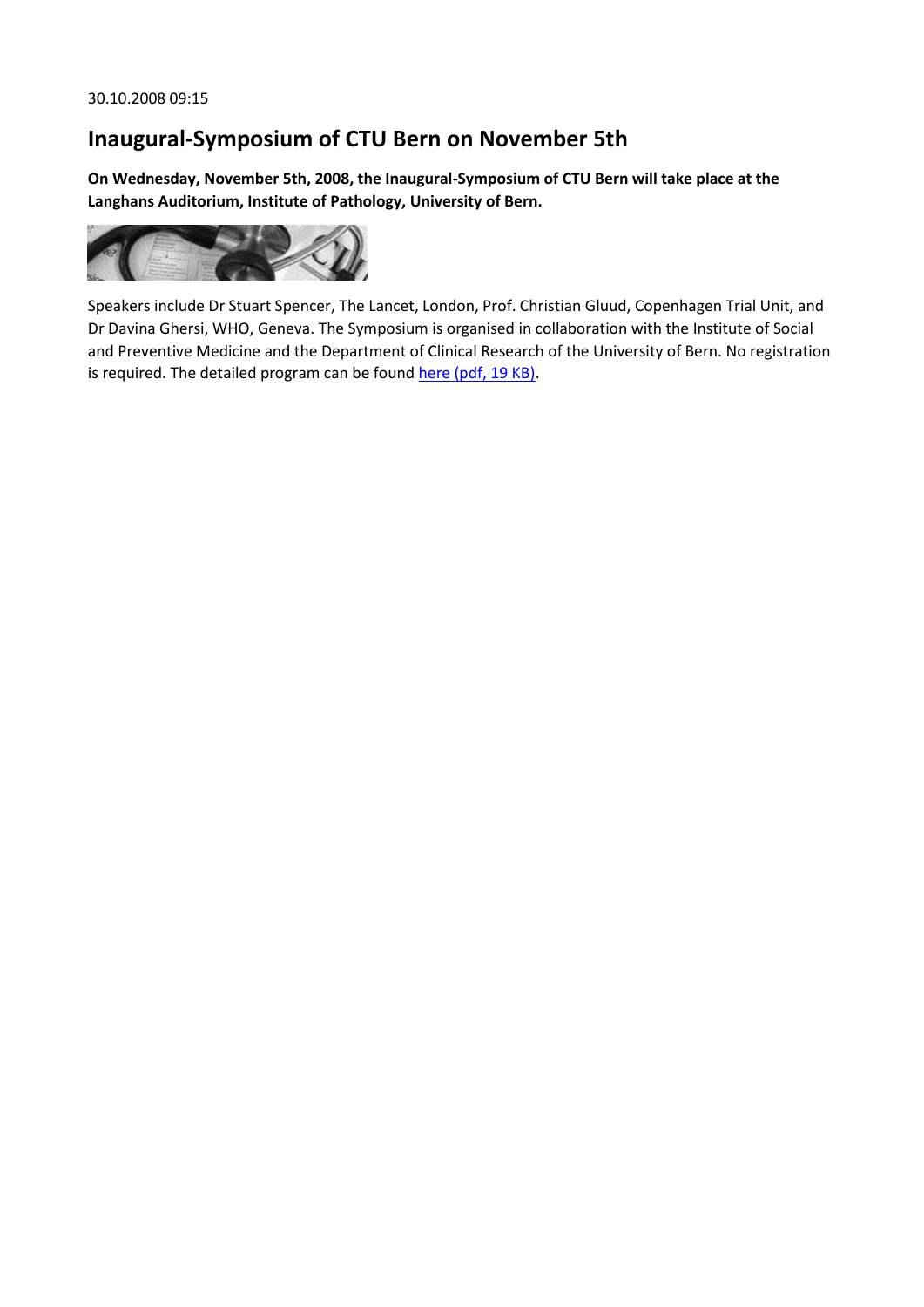#### **CANUPIS-Studie zu Kinderkrebs um Kernkraftwerke gestartet**

**Die Arbeiten zur Schweizer Studie über Krebserkrankungen bei Kindern mit Wohnort in der Nähe von Kernkraftwerken sind im September angelaufen. Die sogenannte CANUPIS-Studie wurde von der Krebsliga Schweiz und vom Bundesamt für Gesundheit (BAG) in Auftrag gegeben. Sie wird vom Schweizer Kinderkrebsregister in Zusammenarbeit mit dem Institut für Sozial- und Präventivmedizin der Universität Bern und der Schweizerischen Pädiatrischen Onkologie Gruppe (SPOG) durchgeführt. Die Ergebnisse werden 2011 veröffentlicht.**



Die CANUPIS-Studie («Childhood Cancer and Nuclear Powerplants in Switzerland») folgt auf eine Studie aus Deutschland, deren Ergebnisse Ende letzten Jahres publiziert wurden. Die deutsche Kinderkrebsstudie wies auf ein erhöhtes Krebsrisiko hin, insbesondere für Leukämie, bei Kindern unter fünf Jahren, die in unmittelbarer Nähe eines Kernkraftwerks leben. Die CANUPIS-Studie will untersuchen, ob dieses Risiko auch im Umfeld von Schweizer Kernkraftwerken besteht.

#### **Optimiertes Studiendesign**

Die deutsche Studie wurde sorgfältig durchgeführt, weist aber – wie auch viele frühere Untersuchungen – gewisse Schwächen auf. Deshalb wurde für CANUPIS das Studiendesign optimiert: Einerseits betrachtet die CANUPIS-Studie die Gesamtheit der zwischen 1985 und 2007 in der Schweiz geborenen Kinder. Andererseits berücksichtigt sie nicht nur den Wohnort, an dem die an Krebs erkrankten Kinder zum Zeitpunkt der Diagnose lebten, sondern auch alle früheren Wohnorte bis zurück zur Geburt der Kinder.

Das Schweizer Studiendesign bringt wesentliche Vorteile: Ein möglicher Einfluss von Kernkraftwerken kann so auch für sehr frühe Lebensphasen untersucht werden. Darüber hinaus lässt sich prüfen, welche Faktoren – beispielsweise ionisierende Strahlung, elektromagnetische Felder oder industrielle Immissionen – ein allfällig erhöhtes Krebsrisiko verursachen könnten.

#### **Umfassende Studie dank schweizweiten Datenbanken**

Die Studie beruht auf den Daten aus dem Schweizer Kinderkrebsregister. Dieses registriert seit 1976 landesweit alle Krebserkrankungen bei Kindern und wird am Institut für Sozial- und Präventivmedizin der Universität Bern geführt. Für den Vergleich mit gesunden Kindern werden die Daten der «Swiss National Cohort» verwendet, einem gesamtschweizerischen anonymen Datensatz, der auf den Volkszählungen von 1990 und 2000 sowie auf weiteren Statistiken beruht.

Die Durchführung der Studie wird rund zweieinhalb Jahre in Anspruch nehmen. Die Ergebnisse werden 2011 veröffentlicht. Insgesamt kostet die CANUPIS-Studie 820 000 Franken. Diese Kosten werden von der Krebsliga Schweiz und vom Bundesamt für Gesundheit zu gleichen Teilen getragen. Die Stromproduzenten Axpo und BKW leisten einen finanziellen Beitrag, der jedoch vom BAG verwaltet wird. Die beiden Schweizer Unternehmen haben keinerlei Einflussnahme auf Studiendesign und Veröffentlichung der Resultate. Wissenschaftliche Qualität und Unabhängigkeit der Studie werden durch eine international zusammengesetzte Begleitgruppe garantiert. Dem Gremium gehören sechs weltweit führende Experten aus Frankreich, den Niederlanden, Deutschland, Grossbritannien, den USA und der Schweiz an.

#### **Bei Fragen wenden Sie sich bitte an:**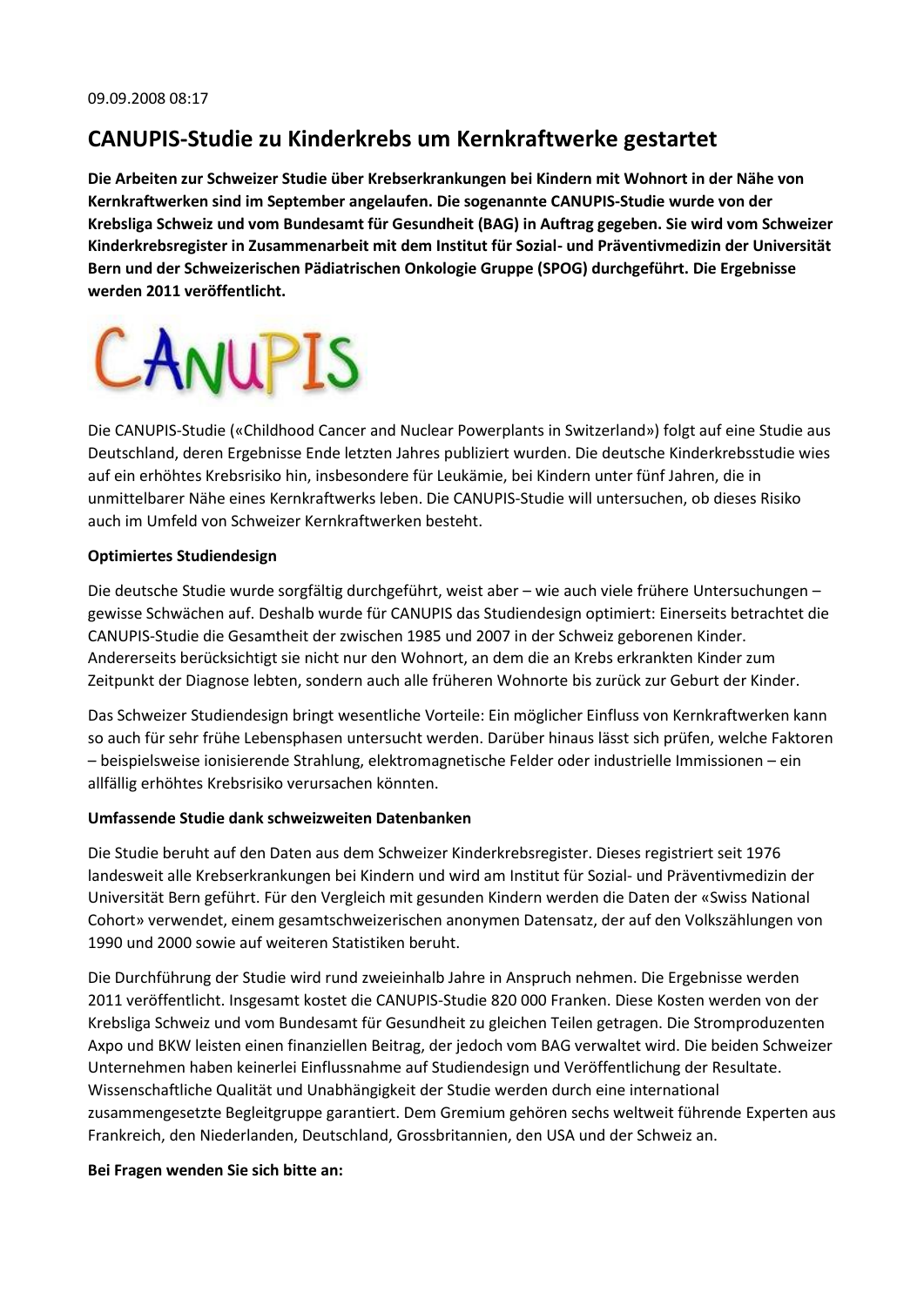- Dr. Rolf Marti, Leiter Wissenschaftliches Sekretariat, Krebsliga Schweiz, Tel.: 031 389 91 45, [rolf.marti\[at\]krebsliga.ch](javascript:linkTo_UnCryptMailto()
- Dr. Werner Zeller, Leiter Abteilung Strahlenschutz, Bundesamt für Gesundheit (BAG), Tel.: 031 322 96 03[, werner.zeller\[at\]bag.admin.ch](javascript:linkTo_UnCryptMailto()
- PD Dr. med. Claudia Kuehni, Projektleiterin, Leiterin Schweizer Kinderkrebsregister, Tel.: 031 631 35 07, [kuehni\[at\]ispm.unibe.ch](javascript:linkTo_UnCryptMailto()
- Prof. Dr. Matthias Egger, Direktor Institut für Sozial- und Präventivmedizin (ISPM), Universität Bern, Tel.: 031 631 35 01[, egger\[at\]ispm.unibe.ch](javascript:linkTo_UnCryptMailto()

#### **Weitere Informationen:**

- [www.canupis.ch](http://www.canupis.ch/)
- [Medienmitteilung CANUPIS](http://www.ispm.ch/fileadmin/doc_download/News_050908_Medienmitteilung_CANUPIS_d.pdf)
- [Communiqué pour les médias CANUPIS](http://www.ispm.ch/fileadmin/doc_download/News_050908_Medienmitteilung_CANUPIS_f.pdf)
- [Comunicato Stampa CANUPIS](http://www.ispm.ch/fileadmin/doc_download/News_050908_Medienmitteilung_CANUPIS_i.pdf)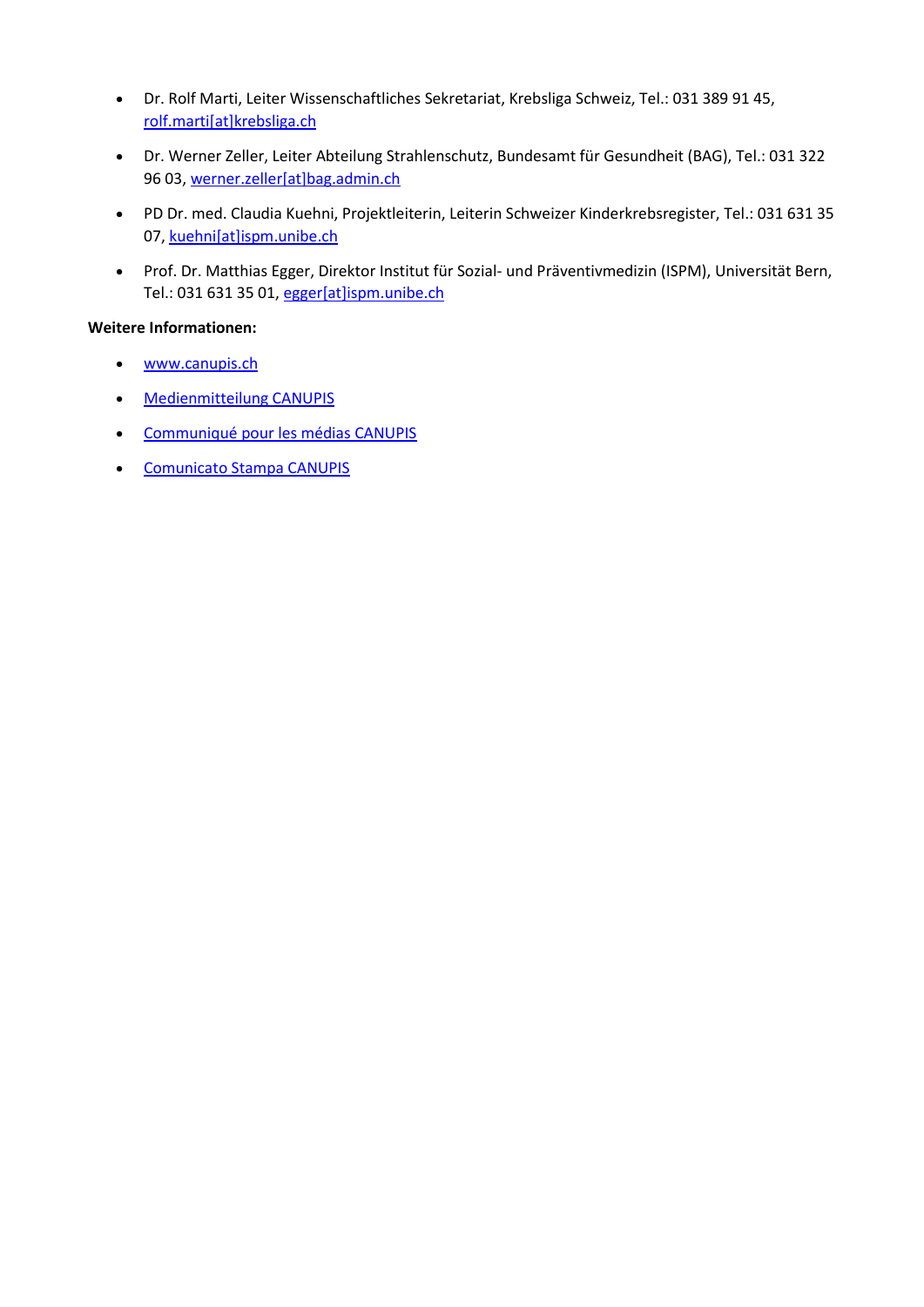## **Collaboration between science and politics or science and industry: current trends and the role of young researchers**

**PhD students of the ISPM are organising a one-day conference for young researchers at the University of Bern on the 30th October 2008.**



Collaboration between science and politics, or science and industry, is a point of controversy. A large proportion of research in health sciences is funded by the Swiss National Science Foundation and is thus dependent on political decisions. However, many projects would be difficult to sustain without strong support from industry, a funding source, which raises critical questions in the scientific community. For young scientist it is important to understand the current trends regarding these collaborations and to develop one's own opinion. Therefore, the PhD students of the ISPM, supported by the "Mittelbauvereinigung" of the University of Bern, are inviting speakers from various institutions to present their perspective at a one day conference at the "Haus der Universität" at the University of Bern. This conference will also provide young researchers the opportunity to establish contacts to representatives of the following invited institutions: University/Swiss National Science Foundation, Federal office of Public Health, Council for Accident Prevention, World Health Organization, Novartis and the Swiss Agency for Development and Cooperation.

The conference is free of charge and open for all young researchers interested.

Register now as places are limited. Applications will be considered in the order in which they are received

**Date and time:** Thursday, October 30, 2008, 09:00-16:30 Uhr

**Place:** Haus der Universität, Schlösslistrasse 5, 3008 Bern

- [Conference agenda \(PDF, 20KB\)](http://www.ispm.ch/fileadmin/doc_download/Phd_agenda.pdf)
- [Registration form \(doc, 55KB\)](http://www.ispm.ch/fileadmin/doc_download/Phd_registration_form.doc)
- [Flyer \(PDF, 237KB\)](http://www.ispm.ch/fileadmin/doc_download/Phd_Flyer.pdf)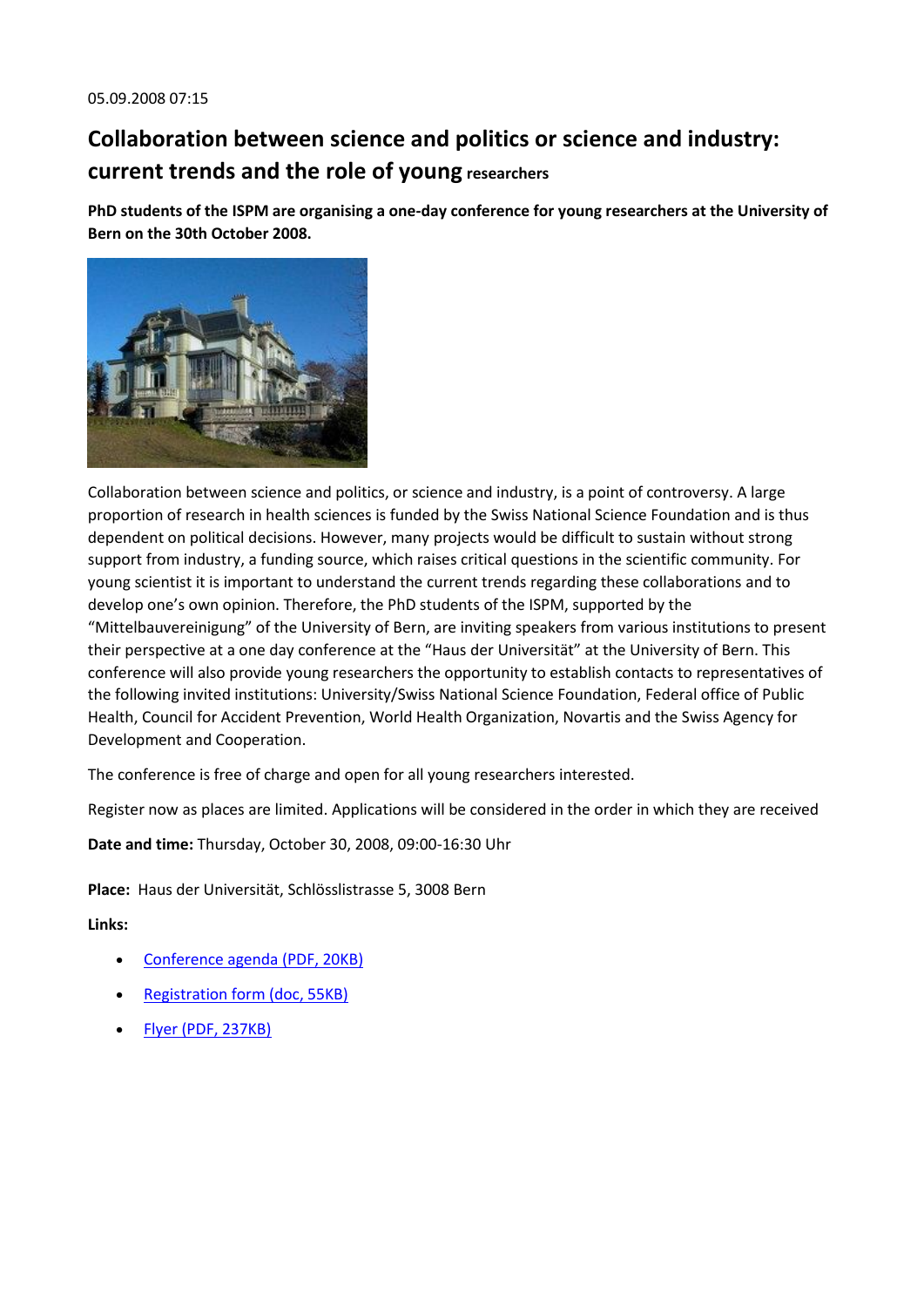### **Studies on the safety and effectiveness of drug-eluting stents published**

**Two papers by ISPM and CTU Bern on the safety and effectiveness of drug-eluting stents published simultaneously in the Lancet and the BMJ.**



Simultaneously with talks by Stephan Windecker and Peter Jüni on the safety and effectiveness of drugeluting stents at the European Society of Cardiology Meeting in Munich, two papers by ISPM and CTU Bern appeared in the Lancet and in the BMJ.

The article by Stephan Windecker, Simon Wandel, Peter Jüni and colleagues in the Lancet describes a randomised controlled multi-centric non-inferiority trial in 1700 patients with chronic stable coronary artery disease or acute coronary syndromes comparing a novel drug-eluting stent using a biodegradable polymer with the currently most effective drug-eluting stent, which uses a non-degradable polymer.

The article by Christoph Stettler, Sabin Allemann, Simon Wandel, Stephan Windecker, Peter Jüni and colleagues in the BMJ describes results from a network meta-analysis comparing the effectiveness and safety of sirolimus eluting, paclitaxel eluting and bare metal stents in people with and without diabetes.

- [The Lancet \(Direktzugriff Artikel\)](http://www.sciencedirect.com/science?_ob=ArticleURL&_udi=B6T1B-4TBHJYC-1&_user=946156&_rdoc=1&_fmt=&_orig=search&_sort=d&view=c&_acct=C000049003&_version=1&_urlVersion=0&_userid=946156&md5=63a9be5129af76d608aea611a7d09160http://www.ncbi.nlm.nih.gov/entrez/query.fcgi?)
- [The Lancet](http://www.thelancet.com/journals/lancet/article/PIIS0140673608612441/fulltext?)
- **[BMJ](http://www.bmj.com/cgi/content/full/337/aug29_3/a1331?ijkey=VyyDkBuKBZlAXa4&keytype=ref)**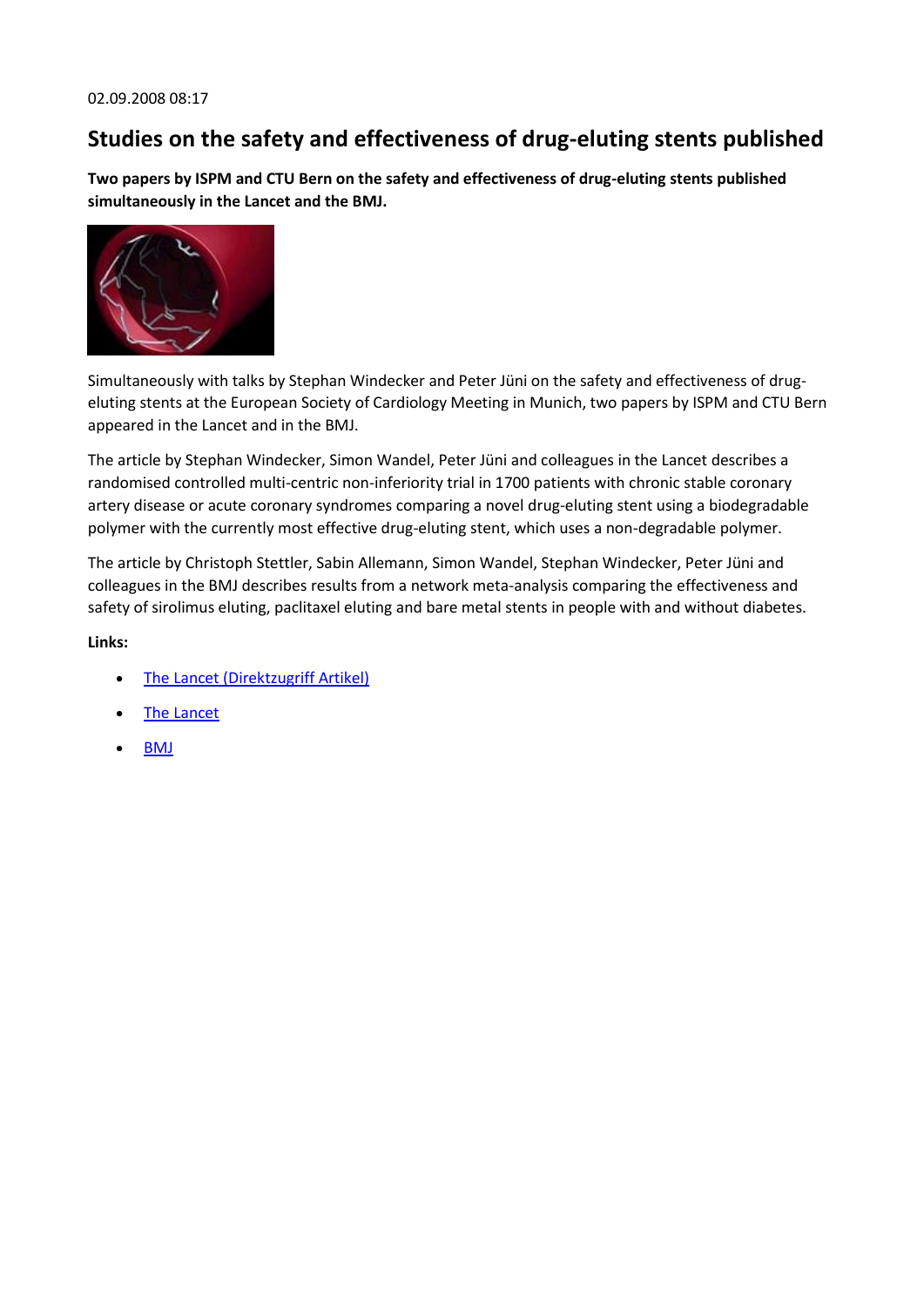22.08.2008 11:20

### **C'est la vie**

**Beitrag des ISPM zu Ausstellung im Naturhistorischen Museum Bern**



«C' est la vie» heisst die Ausstellung im Naturhistorischen Museum Bern, welche am 30. August eröffnet wurde. Die Ausstellung zeigt auf, wie nahe beieinander Leben und Tod sind. Leben ohne Tod ist undenkbar: die Ausstellung zeigt anhand überraschender Inszenierungen vertrauter Lebenszyklen, wie totes Material abgebaut und die Bühne des Lebens als Regenwurm, als «Tiger im Tank» oder als Kinderspielzeug erneut betritt. Das ISPM Bern half mit, die Sterblichkeit in der Schweiz mit Hilfe von Karten zu illustrieren. Die Daten stammen von der Swiss National Cohort, einer grossangelegten longitudinalen Studie der Schweizer Bevölkerung.

- [C'est la vie](http://www.nmbe.unibe.ch/deutsch/frameset_110.html)
- [Swiss National Cohort](http://www.swissnationalcohort.ch/)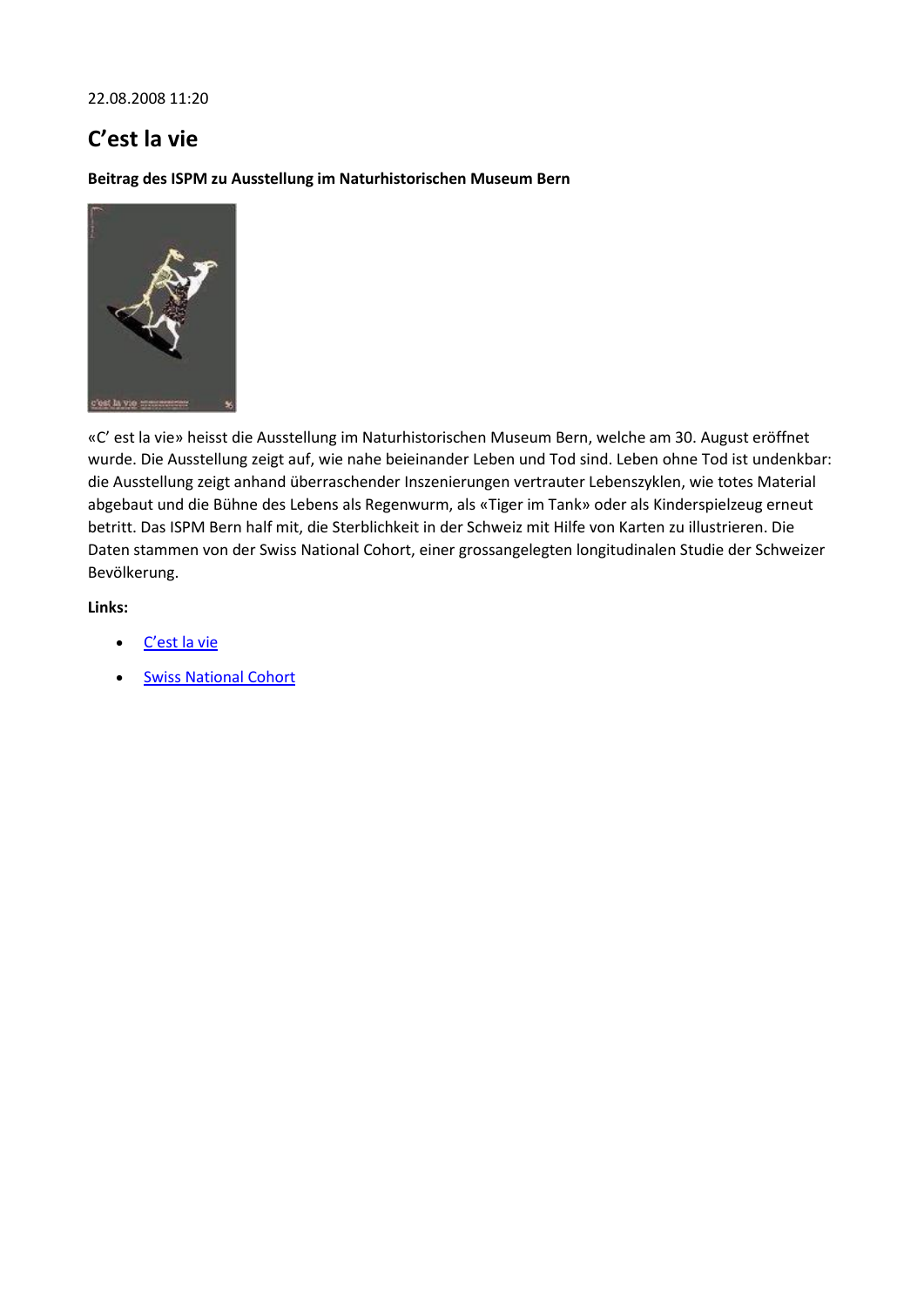### **AIDS 2008 Mexico conference latebreaker on HIV transmission**

**Suzanna Attia presented a study of HIV transmission rates according to viral load, ART and presence of other sexually transmitted infections at the International AIDS Conference in Mexico City.**



The systematic review was done to examine evidence underpinning a statement from the Swiss National AIDS Commission (EKAF).

- [Conference slides \(](http://www.ispm.ch/fileadmin/doc_download/News_Aids_Slides_Attia_THACO5_final.pdf)pdf, 53 KB)
- [Conference session video, Late Breaker Track C, 7 August 2008](http://www.kaisernetwork.org/health_cast/hcast_index.cfm?display=detail&hc=2942)
- Commentary on presentation by Aidsmap news
- [Swiss National AIDS Commission \(EKAF\) statement, German version](http://www.ispm.ch/fileadmin/doc_download/News_Aids_165-169_W_Org_u_I_d_05.pdf) (pdf, 260 KB)
- [Swiss National AIDS Commission \(EKAF\) statement, French version](http://www.ispm.ch/fileadmin/doc_download/News_Aids_165-169_W_Org_u_I_f_05.pdf) (pdf, 270 KB)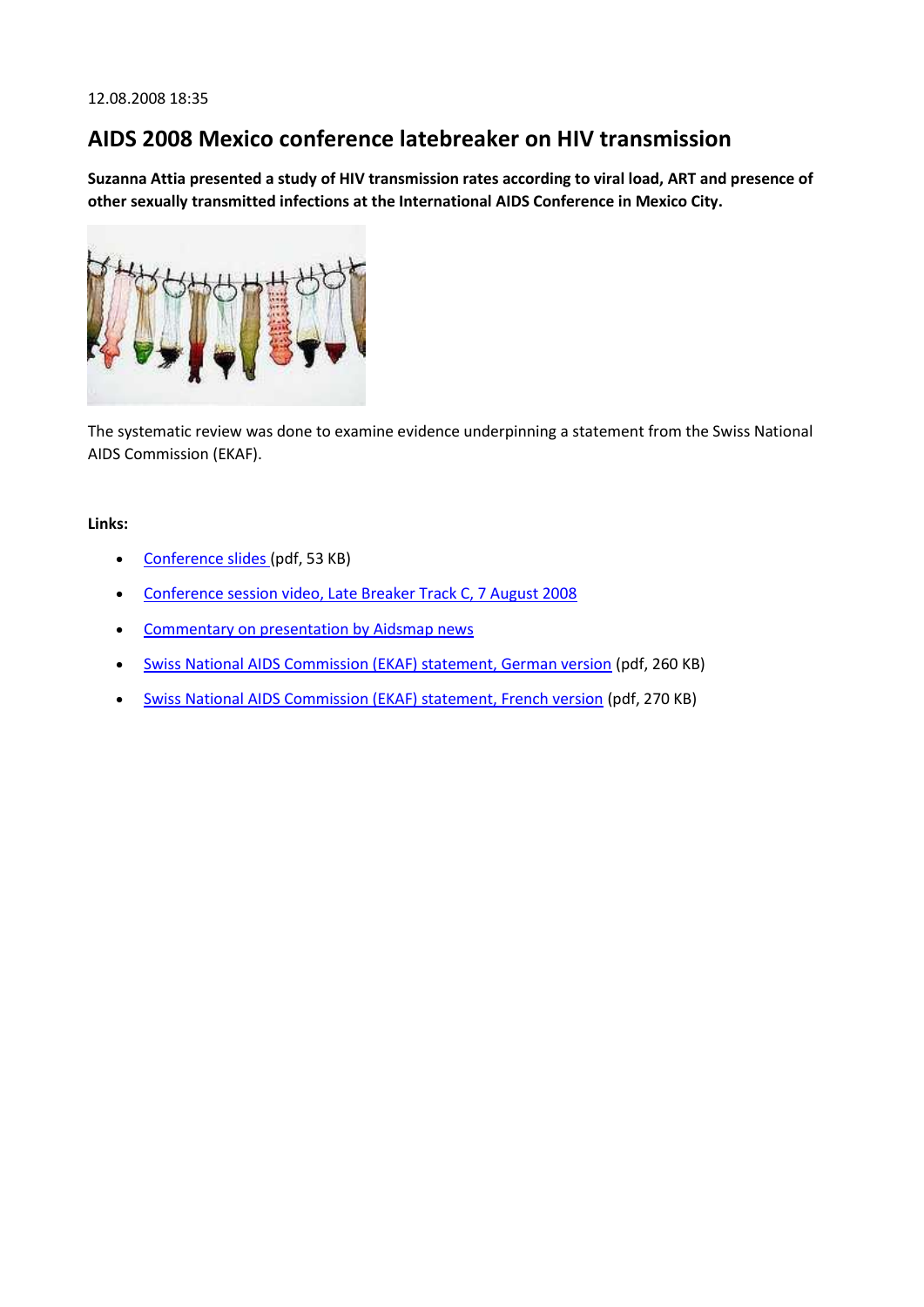### **Programme of ISPM seminars 2008/2009 published**

**The first seminar will be given by Professor Robin Wood from the Desmond Tutu HIV Centre in Cape Town, South Africa.**



The 2008/2009 seminar programme, which has been released this week, includes 11 talks by eminent speakers from Switzerland, South Africa and four other countries. Robin Wood from the Desmond Tutu HIV Centre of University of Cape Town will open the series with a presentation on his groundbreaking studies of the interaction between HIV and tuberculosis in the Masiphumele township. Stress and cardiovascular disease, and the importance of a daily siesta, will be addressed by two speakers. In December, Peter M. Suter, president of the Swiss Academy of Medical Sciences, will reflect on research integrity, using the example of what has become known as the Rylander affair. The seminar by Ben Goldacre, on "Teaching epidemiology through errors in the media" will be satirical and amusing, and very thought-provoking. He is the author of the The Guardian newspaper´s weekly Bad Science column and describes himself as "a junior doctor in London, and a shameless geek". Click below for the detailed programme and other relevant links. All welcome!

**Photo:** Archbishop Desmond Tutu on stage with Freshlyground at the Desmond Tutu HIV Foundation benefit concert, 2005. (Photograph by Stephan A. Engländer)

- [Seminarprogramm 2008/2009](http://www.ispm.ch/fileadmin/doc_download/Seminarprogramm_2008_2009.pdf) (PDF, 45KB)
- [Desmond Tutu HIV Foundation](http://www.desmondtutuhivcentre.org.za/)
- [Swiss Academy of Medical Sciences](http://www.samw.ch/)
- [Bad Science](http://www.badscience.net/)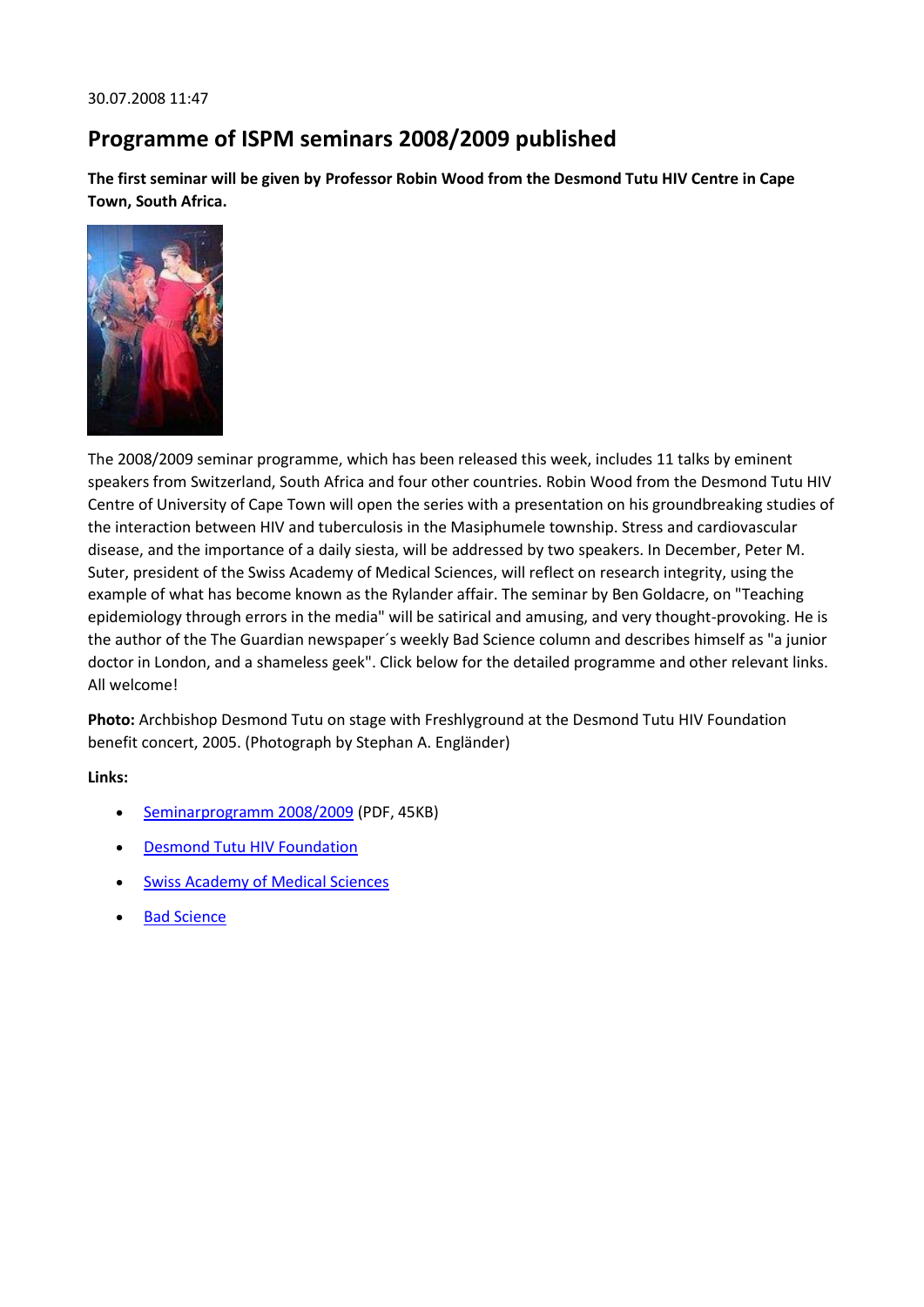# **Young Scientist Award of the International Society of Behavioral Medicine**

**Scientific Distinction Award of the International Society of Behavioral Medicine for Jürgen Barth.**



The 2008 Scientific Distinction Award of the International Society of Behavioral Medicine (ISBM) will be given to Jürgen Barth. He will receive this award based on his competitive evaluated abstract at the conference of the society in Japan and his curriculum vitae. For further information about the International Society of Behavioural Medicine please click [here.](http://www.isbm.info/files/ISBM%20Organisational%20Presentation_12_07_2007.ppt)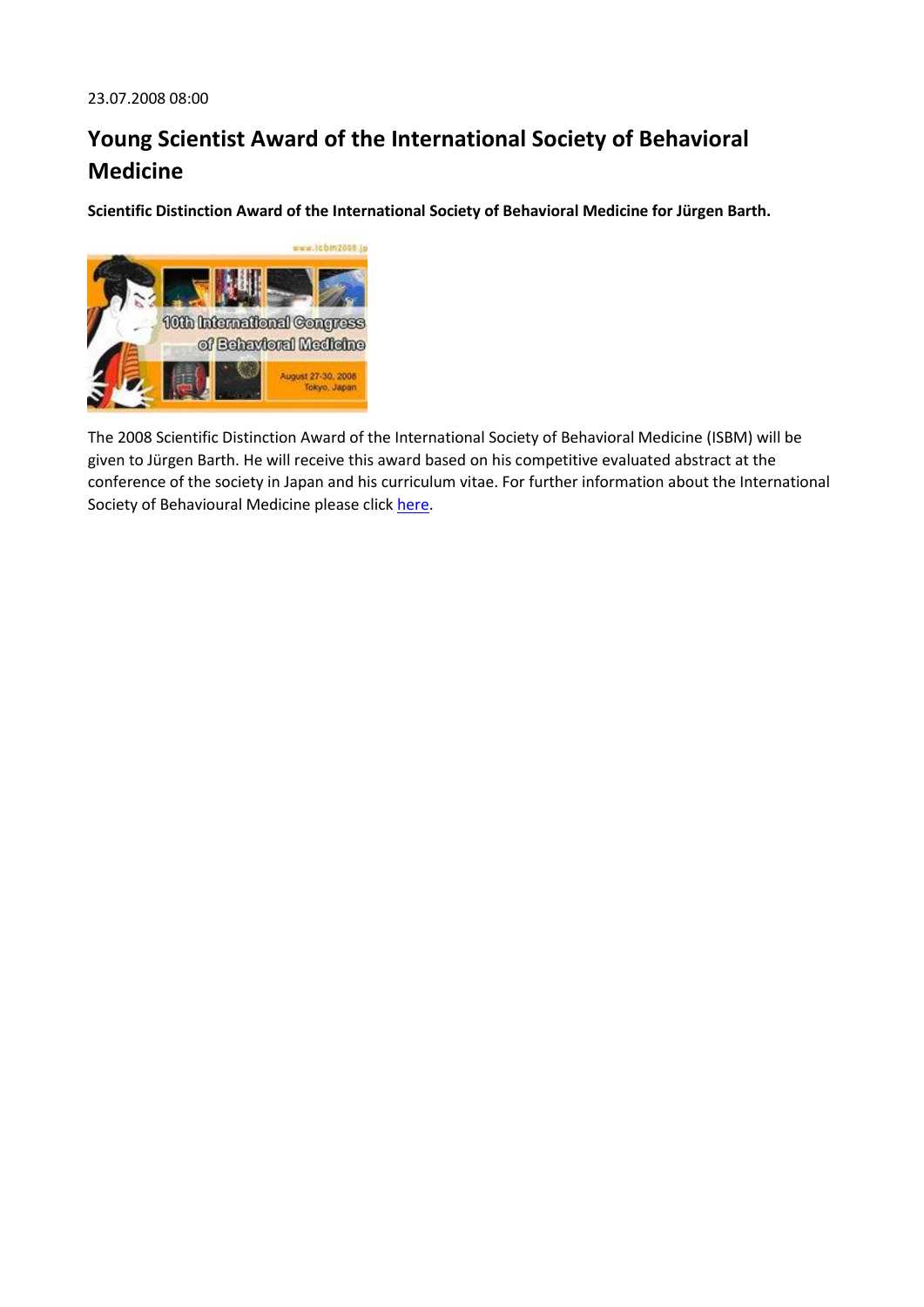# **Comparison of antiretroviral therapy in township South Africa and Switzerland published in PLOS Medicine**

**HIV has two different faces in South Africa and Switzerland: in Switzerland the prevalence of HIV is below 1%, everybody has access to treatment through the compulsory health insurance and care is highly individualised and delivered by specialists in HIV medicine. In South Africa approximately 30% of the population is HIV positive, treatment and care is often provided by health care workers and of the 1,000,000 people in need of treatment only 325,000 were receiving it by the end of 2006.**



Olivia Keiser, Matthias Egger and Martin Brinkhof from the ISPM Bern, together with colleagues from the Swiss HIV Cohort Study and the International epidemiological Databases to Evaluate AIDS (IeDEA) in Southern Africa compared the individualized care of HIV in Switzerland with the public health approach in South Africa. The patients in South Africa, who had a higher degree of immunodeficiency, started treatment with one of four regimens, and about a quarter changed therapy during the study. By contrast, 36 different regimens were used in Switzerland and half the patients changed. Despite these differences, the viral load was greatly reduced within a year in virtually all patients. However, more patients died in South Africa than in Switzerland, particularly during the first 3 months of therapy.

These findings suggest that the public health approach practiced in South Africa is as effective in terms of virologic outcomes as the individualized approach in Switzerland. Thus, these findings support the continued rollout of the public-health approach to therapy in resource-poor countries. Conversely, they also suggest that a more standardized approach could be taken in industrialized countries. Finally, the higher mortality in South Africa suggests that many HIV-infected patients in South Africa and in other resource-limited countries would benefit from earlier initiation of therapy.

Photo: Celebration of the first 400 people on antiretroviral therapy in Khayelitsha, South Africa, May 2003. Photo by Pep Bonnet.

- [Article in PLoS Medicine](http://medicine.plosjournals.org/perlserv/?request=get-document&doi=10.1371/journal.pmed.0050148)
- [Swiss HIV Cohort Study](http://www.shcs.ch/)
- [IeDEA Southern Africa](http://www.iedea-sa.org/)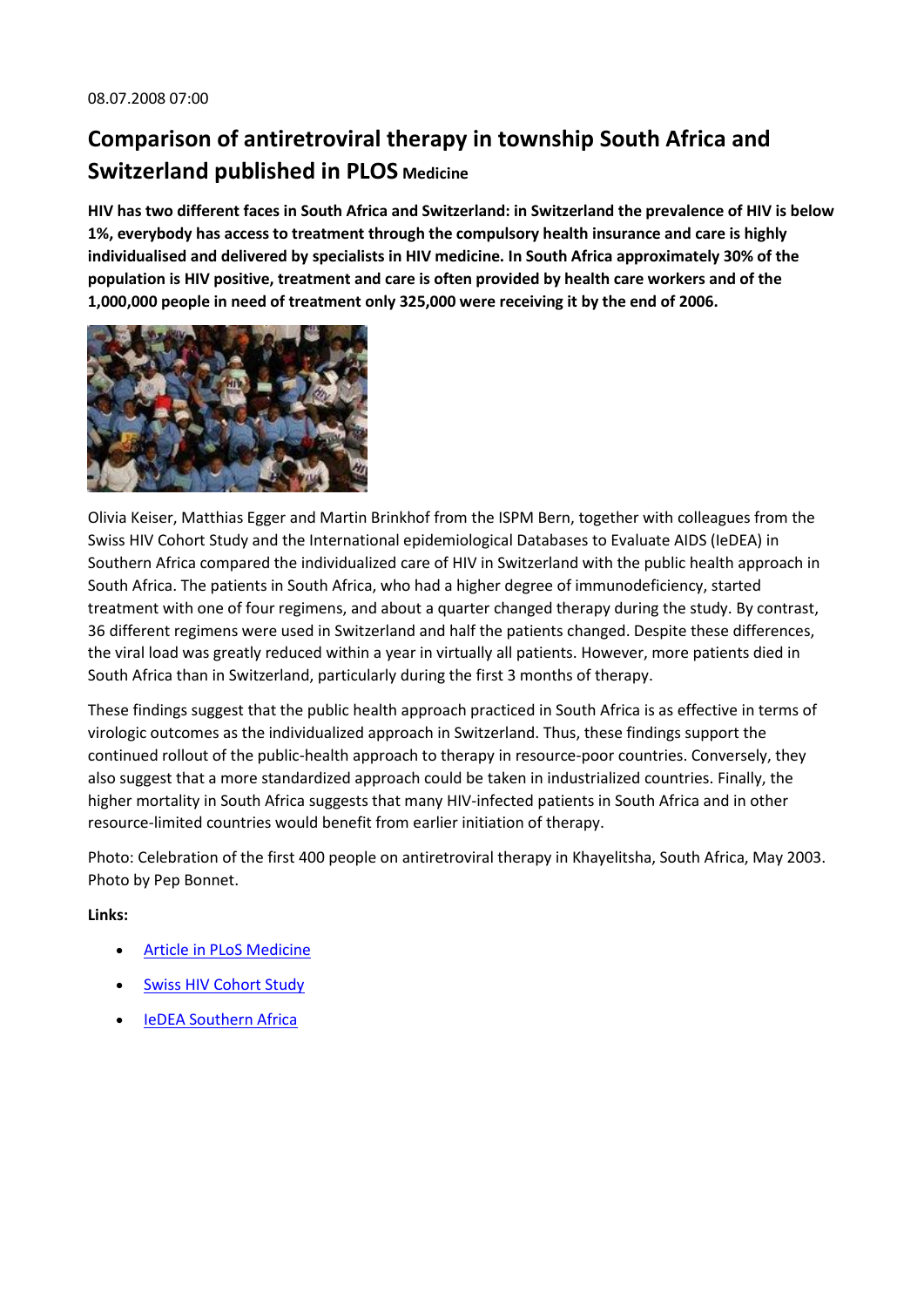### **Visit of Dr J.A. Shoveller, University of British Columbia**

**Dr. Shoveller is a leading researcher focusing on the social and institutional contexts of youth health, with a particular emphasis on investigating the impact of gender, culture and place on sexual health disparities amongst young people.**



She is currently the PI on a 5-year, CIHR Interdisciplinary Capacity Enhancement Team Grant to investigate sexual health disparities amongst rural and northern youth. She also is the PI on two addition CIHR-funded studies: (a) an investigation of the impact of sex, gender and place on youth's experiences with STI testing; and (b) a participatory action research project to develop new approaches to engage rural and northern youth in social determinants analyses of sexual health outcomes. She will be visiting our institute as a visiting professor from June, 9th to 13th an will give several presentations. The detailled program will be on line shortly.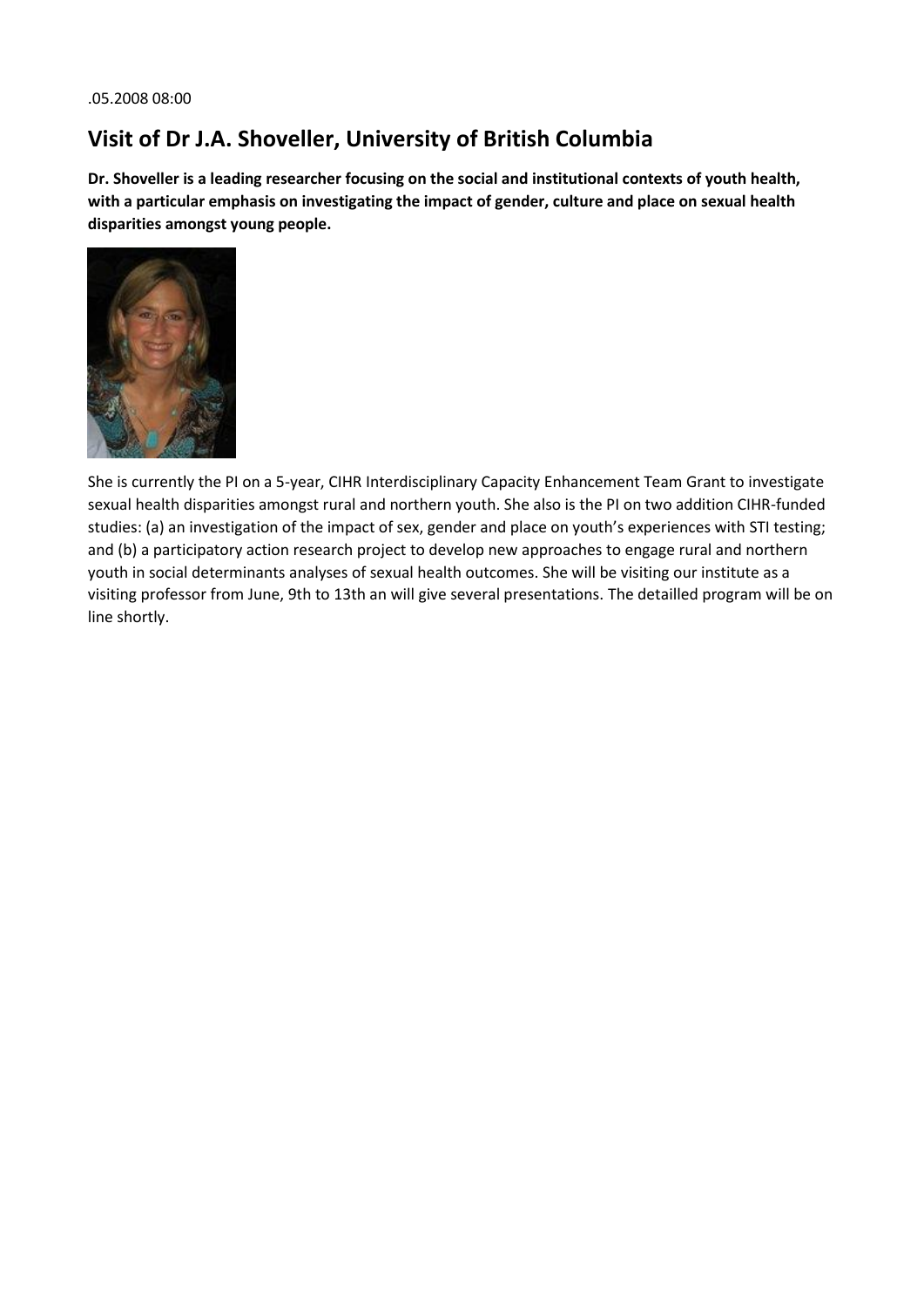### **Receipt of a 2008 ThinkSwiss Research Scholarship**

**Congratulations to Suzanna Attia on her recent receipt of a 2008 ThinkSwiss Research Scholarship through the Swiss Embassy of the United States of America.**



The ThinkSwiss Research Scholarship provides support to highly motivated and qualified U.S. undergraduate and graduate students to live in Switzerland and to do research at a Swiss research institution in 2008. The ThinkSwiss Research Scholarship is an initiative within the scope of ThinkSwiss. "ThinkSwiss – [Brainstorm the future"](http://www.thinkswiss.org/) is a U.S.-wide program on Education, Research and Innovation for 2008. The program presents Switzerland as a global, knowledge-based country full of talent, high-tech opportunities and creativity. The program is administered by the Swiss representations in the U.S. under the auspices of the Swiss State Secretariat for Education and Research (SER), the Swiss Federal Department of Foreign Affairs (FDFA), and Presence Switzerland.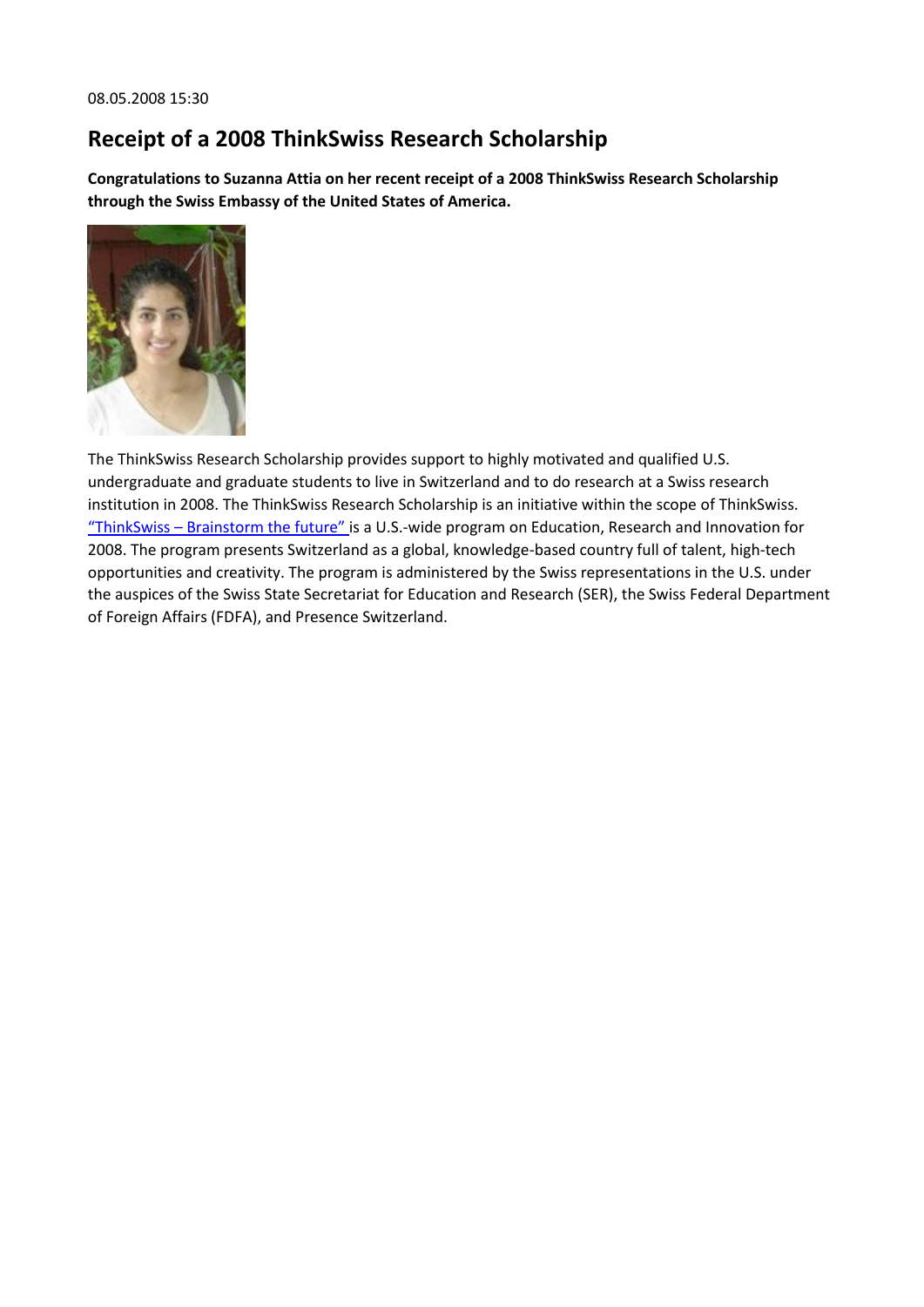17.04.2008 15:00

#### **Seminar by Prof. Paul Garner**

**Seminar by Prof. Paul Garner on Tuesday 22 April 2008, 12:30 at ISPM**



Translating research into policy in tropical health: winning away games Prof. Paul Garner (Co-ordinating Editor, Cochrane Infections Diseases Group, Liverpool School of Tropical Medicine)

Paul Garner has helped TO build an international team of individuals and groups committed to preparing and updating systematic reviews relevant to middle and low income countries. At the seminar, Paul will tell us about his work on developing research CAPACITY with collaborators and acting as broker with policy makers to promote evidence-based health policy and practice.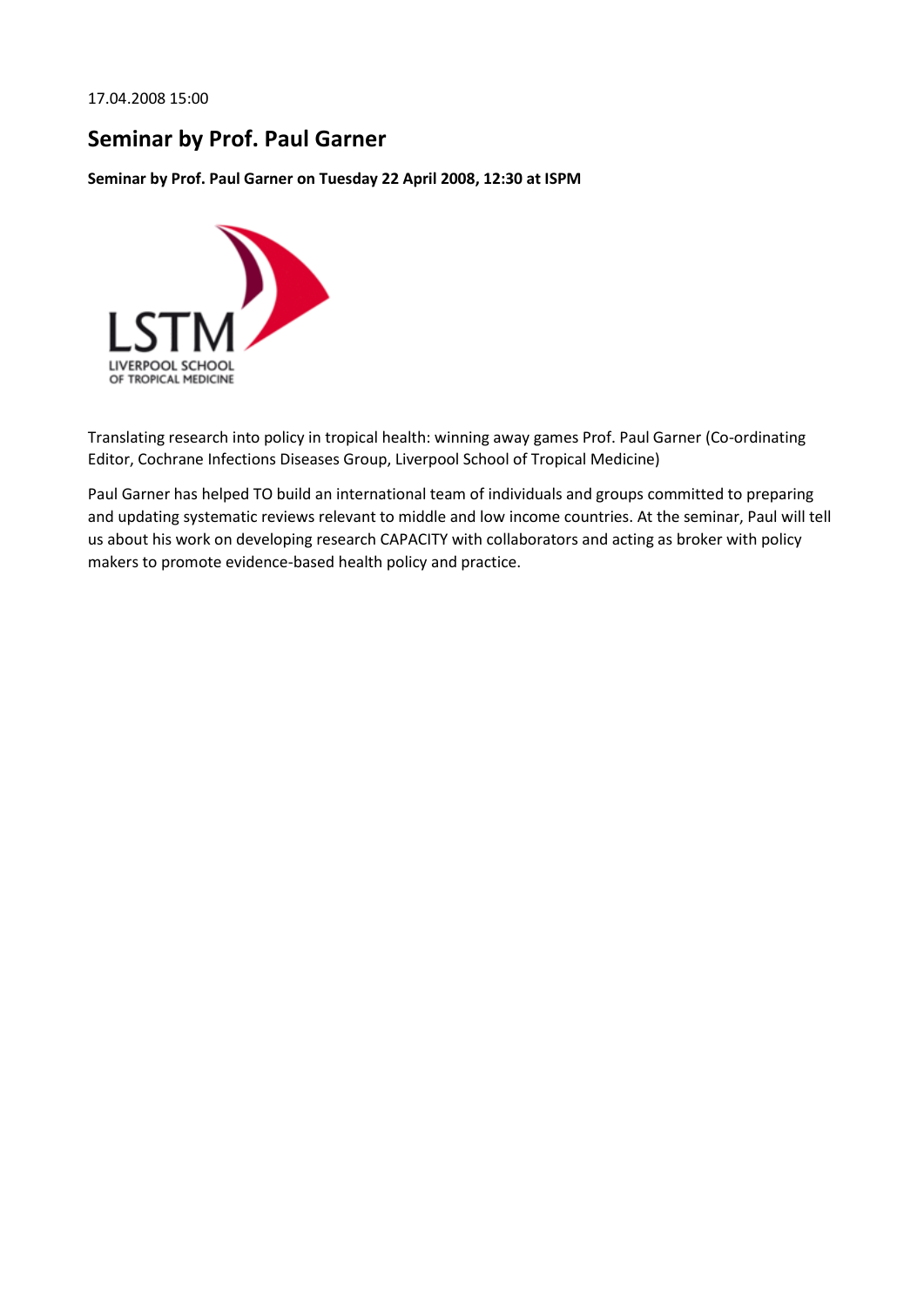#### **STROBE Initiative receives 1st David-Sackett-Award**

**The STROBE Initiative has received the 1st David-Sackett-Award by the German Network for Evidencebased Medicine, a non-profit professional organisation for the advancement of health care.**



The prize is awarded each year for "outstanding and sustainable work in the field of evidence-based medicine and health care". Erik von Elm accepted the award, which is worth 2.000 EUR, at the 2008 annual meeting of the network at the University of Witten-Herdecke / Germany.

**[STROBE website](http://www.strobe-statement.org/)** 

**[Pressemitteilung](http://www.ebm-netzwerk.de/aktuelles/news2008_02_23)** 

[German Network for Evidence-based Medicine](http://www.ebm-netzwerk.de/english)